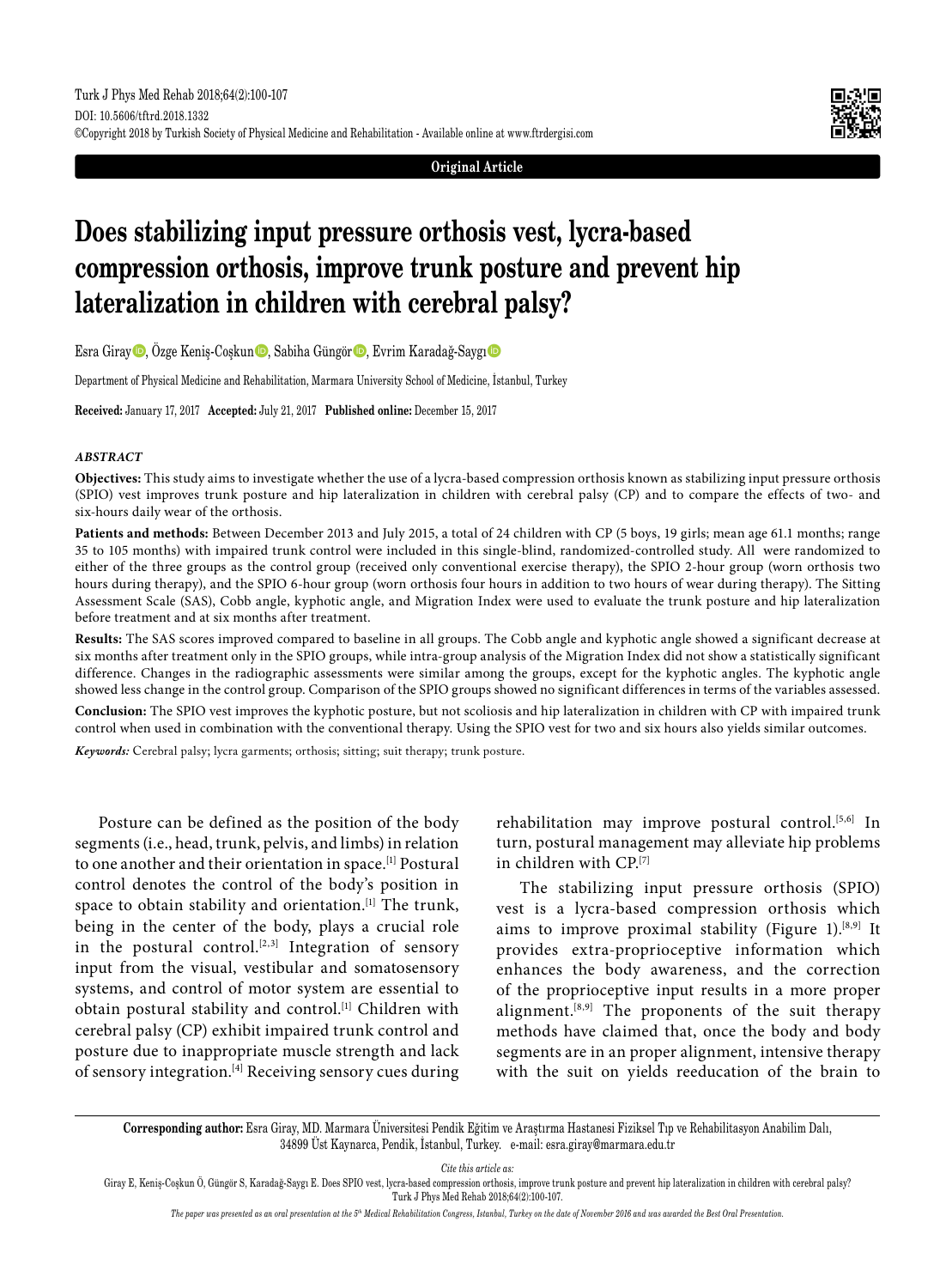recognize and form the correct movement of the muscles.[10,11]

The SPIO vest is composed of a front part which is comprised of double-or triple-layer of lycra fabric attached to Velcro®-sensitive neoprene back panel. Thus, it provides adjustable compression around the shoulder, trunk, pelvis, and hips. It is proposed that it provides stabilization of the trunk, shoulder and pelvis girdle.[8,9] It has been also shown that the use of dynamic lycra-based orthosis is helpful to inhibit progression of the curve in a neuromuscular scoliosis case.[12] Although its effect on hip lateralization has not been well-established, yet, less hip adduction with a symmetric sitting position has been observed on a quadriplegic cerebral palsy case.[13]

In recent years, many studies have reported an increased use of lycra-based compression garments;[6,8,9,12,13] however, there is a limited number of studies on the effectiveness of these garments on the trunk posture and hip lateralization. In the present study, we aimed to investigate the effectiveness of the SPIO vest on trunk posture and hip lateralization when used in combination with conventional exercise therapy in children with CP. The secondary aim was to compare the effects of two- and six-hours daily wearing of the SPIO vest.

# **PATIENTS AND METHODS**

Between December 2013 and July 2015, a total of 24 children with CP (5 boys, 19 girls; mean age 61.1 months; range 35 to 105 months) with impaired trunk control were included in this single-blind, randomizedcontrolled study. All children were randomized to either of the three groups: the control group (received only conventional exercise therapy), the SPIO 2-hour

group (worn orthosis two hours during therapy), and the SPIO 6-hour group (worn orthosis four hours in addition to two hours of wear during therapy) using opaque, sealed envelopes (NEKS) to which the investigators were blinded. The envelopes were given to the physiotherapist. Before treatment, all parents chose an envelope including an informative message about the group to which the child would be allocated, and the therapist started interventions according to the group allocation.

Children with CP who fulfilled the following inclusion criteria were included in the study: *(i)* impaired trunk control, *(ii)* mild-to-moderate, diplegic or tetraplegic spastic CP, *(iii)* aged between 35 and 105 months, *(iv)* the Gross Motor Function Classification System (GMFCS) level III-IV, *(v)* being able to understand and execute given instructions for the evaluations, and *(vi)* parental acceptance of using the lycra-based compression garments. Exclusion criteria were as follows: *(i)* contraindications for the use of compression garments such as having serious respiratory dysfunction, refractory cyanosis or circulatory disorder; reflux more than three times a week, *(ii)* having lycra-based compression orthosis treatment program previously, *(iii)* having botulinum toxin injection within the past three months or orthopedic surgery within one year, *(iv)* severe scoliosis (Cobb angle [CA] >40°), *(v)* uncontrolled epilepsy, *(vi)* having intrathecal baclofen pump, and *(vii)* having selective dorsal rhizotomy.

The sample size was calculated on the basis of the previously reported the mean change of the Sitting Assessment Scale (SAS) total score in the study conducted by Simsek et al.<sup>[4]</sup> Power analysis using a power of 80% and a significance of p=0.05 showed that at least eight children for each group had to be



**Figure 1.** Stabilizing input pressure orthosis vest.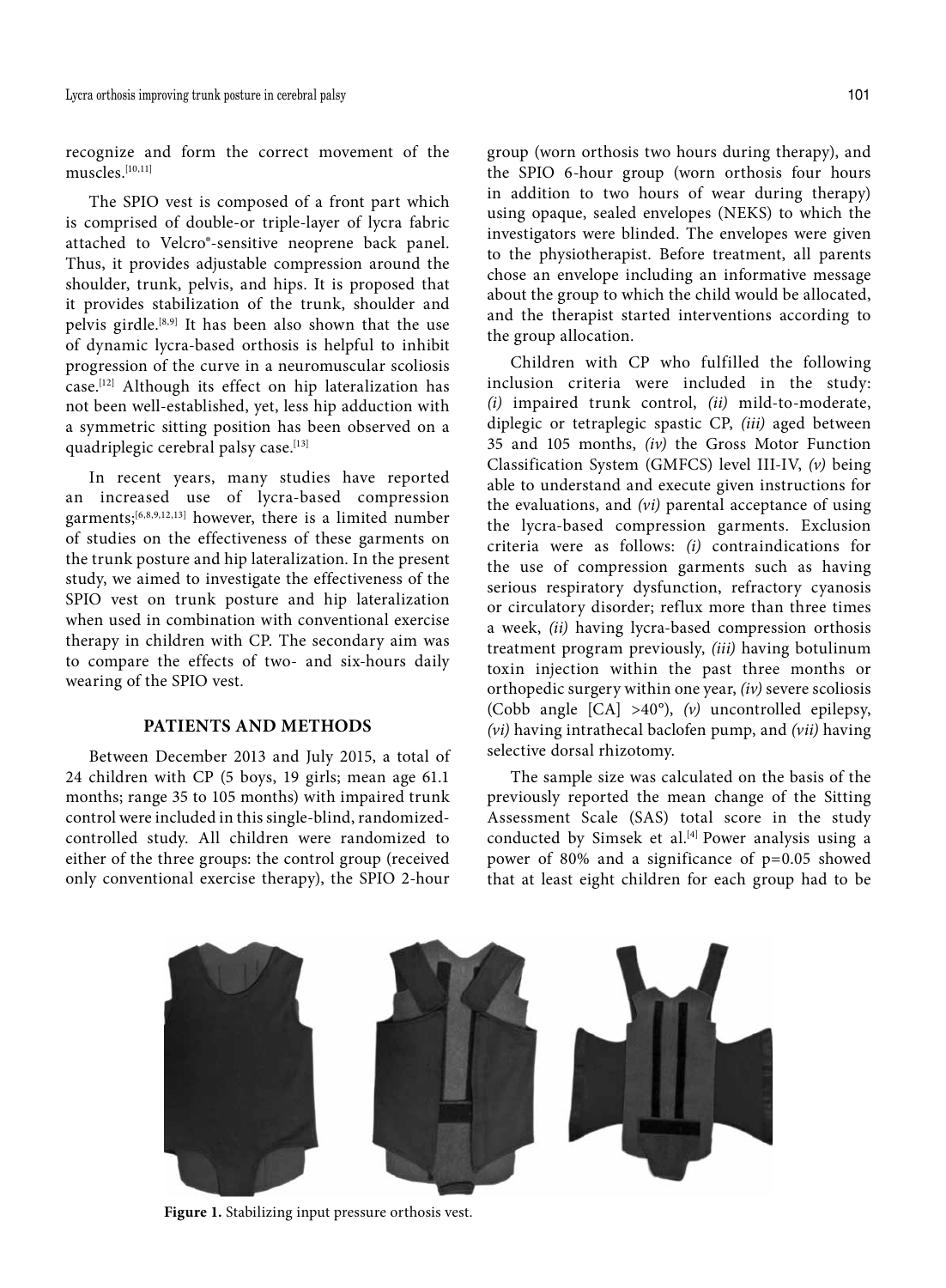recruited to detect a minimum clinically significant difference of 1 unit of the SAS score between the groups, when the mean expected value in the first group was 16.47 with a standard deviation of 1.96 and the mean expected value in the second group was 13.20 with a standard deviation of 3.32.

Allowing for a conservative drop-out or loss to follow-up rate of about 20%, 26 children with CP who met the inclusion criteria were recruited in the study. An oral and written informed consent was obtained from each parent. The study protocol was approved by the Ethics Committee of Marmara University School of Medicine. The study was conducted in accordance with the principles of the Declaration of Helsinki.

## **Interventions**

All children were hospitalized for two weeks. All groups received conventional exercise therapy including the range of motion, strengthening, trunk control, and strengthening exercises in addition to exercises to improve fine and gross motor skills throughout their hospitalization, two hours per day, seven days per week. The control group received conventional exercise therapy alone. The SPIO 2-hour group received conventional exercise therapy with the garment on during two hours, while the SPIO 6-hour group wore the SPIO for four hours more in addition to two hours of wear during therapy.

During the follow-up after discharge, both SPIO groups continued wearing the orthoses at home. All children continued their regular therapies for one hour a day, two days a week. During follow-up, the wear time of garments was checked by phone calls on a weekly basis. No other changes in the physiotherapy or orthotic management or no addition of a new treatment method were allowed during follow-up.

### **Outcome measures**

The SAS was used to evaluate the posture and balance during sitting. The Cobb (CA) and kyphotic angles (KA) were determined to find out the effect of the orthosis on trunk posture, while the Migration Index (MI) was calculated to examine the effect of orthosis on hip lateralization. To assess inter-rater reliability, radiographic measurements were carried out by two different investigators. All assessments were conducted before treatment (BT) and at six months after treatment (6MPT). The children were not allowed wearing the garment during the assessments.

The SAS was developed for the observational assessment of posture and balance during sitting after seating interventions. The scale consists of five items including head control, trunk control, foot control, arm function, and hand function which are assessed as follows:  $1=$  none;  $2=$  poor;  $3=$  fair;  $4=$  good). The minimum and maximum scores range from 5 to 20. The SAS has a high intra- (intra-class correlation coefficient [ICC] 0.87-1.0) and inter-rater reliability  $(ICC\ 0.87-1.0).^{[14,15]}$ 

In addition, the CA and KA was measured using specific digital X-ray analysis software (Surgimap version 2.2.2) (Nemaris Inc., NY, USA). The MI was calculated using the Picture Archiving Communication Systems (PACS) system (INFINITT Healthcare,

|                     | SPIO 2-hours |      |        | SPIO 6-hours |                  |              |        | Control   |             |      |        |           |                 |
|---------------------|--------------|------|--------|--------------|------------------|--------------|--------|-----------|-------------|------|--------|-----------|-----------------|
|                     | n            | %    | Median | Min-Max      | $\mathbf n$      | %            | Median | Min-Max   | $\mathbf n$ | %    | Median | Min-Max   | $\mathcal{P}$   |
| Age (month)         |              |      | 68     | $38 - 88$    |                  |              | 55.5   | 41-105    |             |      | 51.5   | $35 - 92$ | $0.67*$ ‡       |
| <b>Sex</b>          |              |      |        |              |                  |              |        |           |             |      |        |           | $0.78\dagger$   |
| Female              | 2            | 8.3  |        |              |                  | 4.2          |        |           | 2           | 8.3  |        |           |                 |
| Male                | 6            | 25   |        |              | $\overline{7}$   | 29.2         |        |           | 6           | 25   |        |           |                 |
| Cerebral palsy type |              |      |        |              |                  |              |        |           |             |      |        |           | $0.58\dagger$ ‡ |
| Diplegic            | 1            | 4.2  |        |              | $\boldsymbol{0}$ | $\mathbf{0}$ |        |           |             | 4.2  |        |           |                 |
| Tetraplegic         | 7            | 29.2 |        |              | 8                | 33.3         |        |           | 7           | 29.2 |        |           |                 |
| <b>GMFCS</b>        |              |      |        |              |                  |              |        |           |             |      |        |           | $0.78\dagger$   |
| Level 3             | 2            | 8.3  |        |              | 2                | 8.3          |        |           |             | 4.2  |        |           |                 |
| Level 4             | 6            | 25   |        |              | 6                | 25           |        |           | 7           | 29.2 |        |           |                 |
| SAS                 |              |      | 12     | $7-16$       |                  |              | 13     | $10-16$   |             |      | 14     | $9-15$    | $0.46*$         |
| MI right            |              |      | 28.1   | $9 - 35.8$   |                  |              | 24.8   | 17.1-47.4 |             |      | 25     | 15.7-45.9 | $0.83*$ ‡       |
| MI left             |              |      | 17.91  | $7.4 - 61.7$ |                  |              | 22.07  | 15.6-51.2 |             |      | 21.99  | 13.3-57.1 | $0.66*$         |
| CA                  |              |      | 8      | $6 - 10$     |                  |              | 7      | $5-15$    |             |      | 7      | $3-13$    | $0.21*$         |
| ΚA                  |              |      | 42     | $33 - 48$    |                  |              | 41     | $33 - 56$ |             |      | 39     | 24-53     | $0.85*$ ‡       |

SPIO: Stabilizing input pressure orthosis; Min: Minimum; Max: Maximum; \* Kruskal Wallis, † Chi square test, ‡ p>0.005; GMFCS: Gross Motor Function Classification System; SAS: Sitting Assessment Scale; MI: Migration Index; CA: Cobb angle; KA: Kyphotic angle.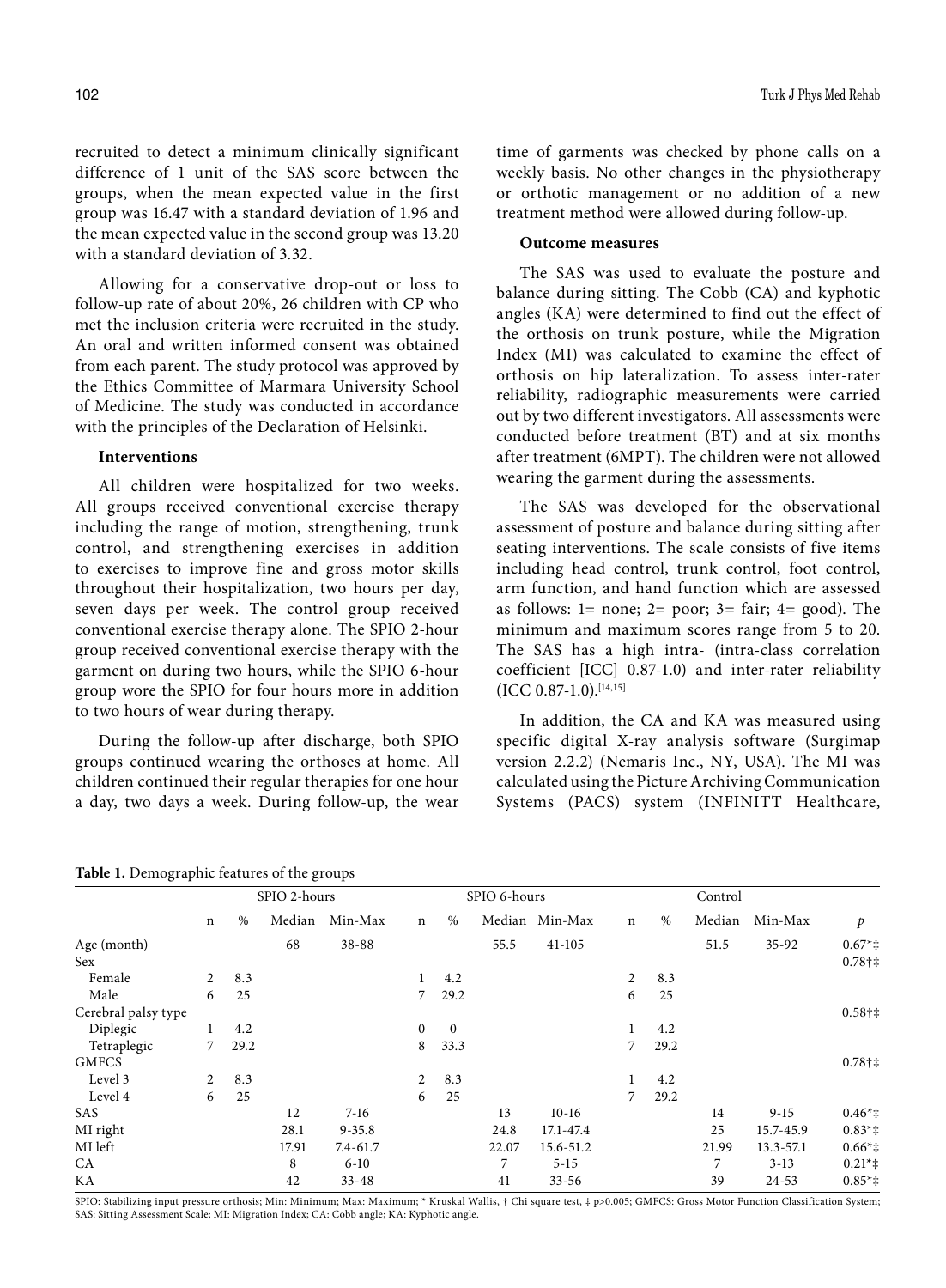Lycra orthosis improving trunk posture in cerebral palsy 103

Seoul, South Korea). Two researchers carried out the measurements independently.

When calculating the CA, the technique described by Oguz et al.<sup>[16]</sup> was used to decide which vertebrae were forming the upper and lower limits of the scoliotic curve. Those vertebrae are called end vertebrae. Intervertebral disc (IVD) spaces are narrowed on the concave side of curve. The vertebral levels which IVD spaces start to get wider are measured as the upper and lower end vertebral levels. The angle between the lines which are drawn parallel to the upper endplate of the superior end vertebra and lower endplate of inferior end vertebra forms the CA.

To calculate the KA, the angle between the lines drawn along the upper endplate of T<sub>4</sub> vertebra and lower endplate of  $T_{12}$  vertebra is calculated.<sup>[16]</sup>

Furthermore, the MI shows lateralization of femur with the percentage of the femoral head found lateral to the acetabular margin. To measure MI, one must draw a line through the triradiate cartilages (Hilgenreiner's line) and a vertical line (Perkin's line) at the outer margin of the acetabulum and perpendicular to the Hilgenreiner's line. The proportion of the femoral head out of the Perkin's line to entire measure of the femoral head gives the MI.<sup>[17]</sup>

## **Statistical analysis**

The sample size estimation was performed using the MedCalc for Windows version 12.2.1 (MedCalc Software, Mariakerke, Belgium). Statistical analysis was performed using the IBM SPSS for Windows version 20.0 software (IBM Corp., Armonk, NY, USA).



**Figure 2.** Consort diagram of study. CP: Cerebral palsy; BTX-A: Botulinum toxin; SPIO: Stabilizing input pressure orthosis.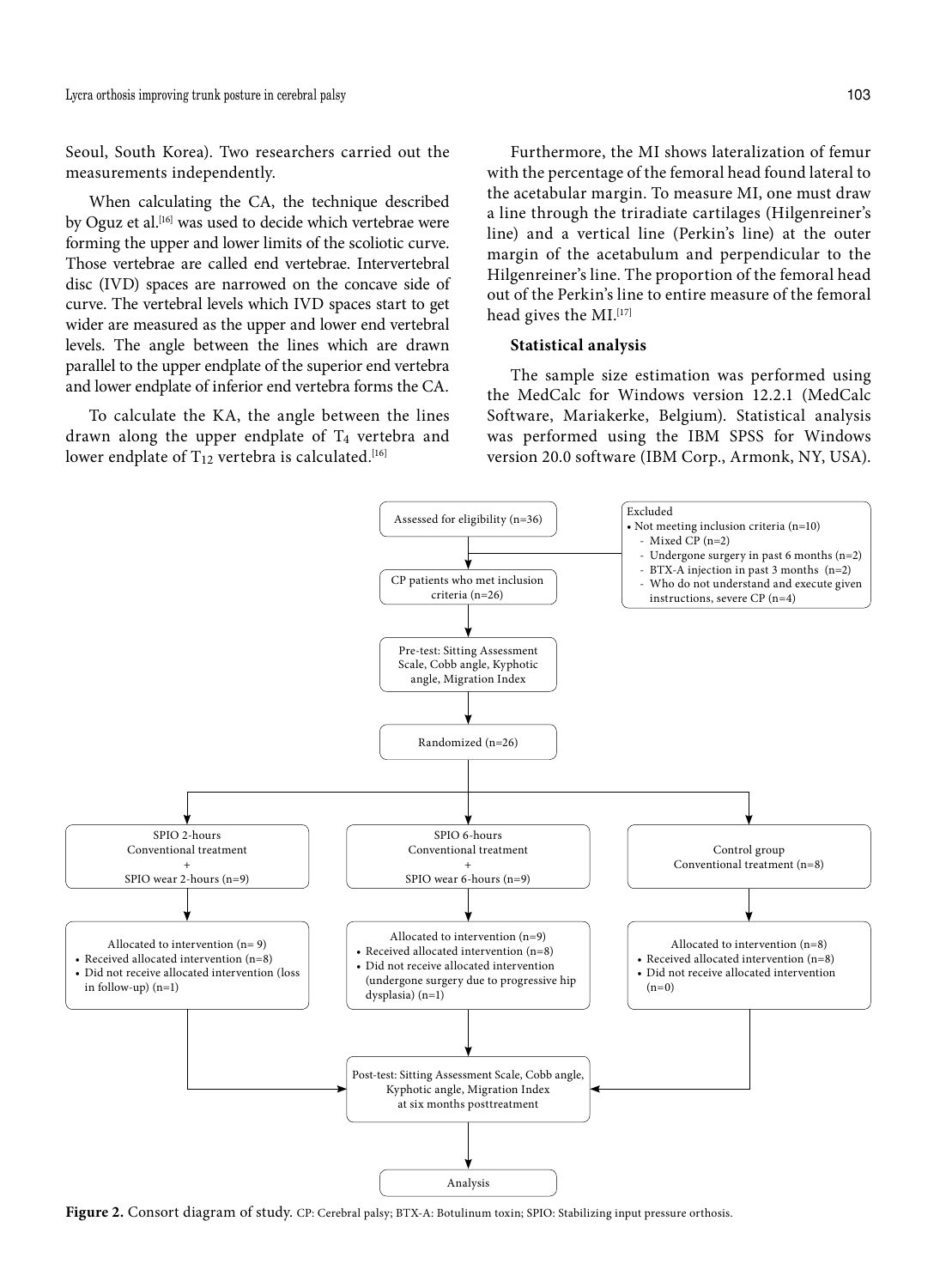**Table 2.** Interclass correlation coefficients for radiologic measurements

|                      | r        | ICC. | %95 CI                            |
|----------------------|----------|------|-----------------------------------|
| $MI_R BT$            | $0.92*$  |      | $0.87$ $0.71 - 0.94$ <sup>+</sup> |
| MI <sub>L</sub> BT   | $0.96**$ |      | $0.99$ $0.96 - 0.99$ †            |
| MIR 6MPT             | $0.86*$  |      | $0.86$ $0.83 - 0.97$ <sup>+</sup> |
| MI <sub>L</sub> 6MPT | $0.82**$ |      | $0.93$ $0.79 - 0.97$ <sup>+</sup> |
| KA BT                | $0.97**$ |      | $0.97$ 0.94 - 0.99 <sup>+</sup>   |
| KA 6MPT              | $0.88*$  |      | $0.83$ $0.61 - 0.93$ <sup>+</sup> |
| CA BT                | $0.95*$  | 0.89 | $0.76 - 0.95\dagger$              |
| CA <sub>6</sub> MPT  | $0.89*$  |      | $0.85$ $0.66 - 0.94$ <sup>+</sup> |
|                      |          |      |                                   |

CI: Confidence interval; \* p<0.001 by Pearson; \*\* p<0.001 by Spearman correlation tests; † ICC=0.75 to 1.00 excellent reliability; MIR: Migration Index on the right side; BT: Before treatment; MI<sub>L</sub>: Migration Index on the left side; MPT: Month posttreatment; KA: Kyphotic angle; CA: Cobb angle.

The histogram and normality plots and Shapiro-Wilk normality test were used for data distribution analysis. Descriptive statistics were calculated using tables of frequencies for the ordinal variables and expressed in median (min-max) for the non-normally disturbed variables. The chi-square  $(\chi^2)$  was used to compare categorical variables. Within the group differences were analyzed using the Wilcoxon signed-rank test. Differences between the groups were tested by the Kruskal-Wallis test. The Mann-Whitney U test was used to analyze the significance of pairwise differences using the Bonferroni correction (post-hoc test) to adjust for multiple comparisons. Using the Bonferroni correction, a *p* value of less than 0.017 (0.05/3) was

considered statistically significant. Correlations between the radiographic measurements obtained from two different researchers were calculated using the Pearson correlation test for Migration Index on the left side (MIL) BT, MIL 6MPT, and KA BT and Spearman correlation analysis for MIL BT, MIL 6MPT, and KA BT values. The inter-rater reliability of radiographic measurements was estimated using the ICC. The values of the ICC ranged from 0 to 1 with a higher value indicating better reliability. The ICC less than 0.40 was considered as poor; 0.40 to 0.59 as fair; 0.60 to 0.74 as good, and 0.75 to 1.00 as excellent.<sup>[18]</sup> A post-hoc power analysis was conducted using the G-Power version 3.1.9.2 (Heinrich-Heine-Universität, Düsseldorf, Germany) for the statistically significant test results. A  $p$  value of <0.05 was considered statistically significant.

# **RESULTS**

There were no significant differences between the demographic and clinical characteristics of the groups (Table 1). Figure 2 shows Consolidated Standards of Reporting Trials (CONSORT) diagram of the study. Among 36 children evaluated for recruitment, 26 of them met the inclusion criteria. There were two drop-outs throughout the follow-up period. Finally, data from 24 children were analyzed. Correlations between the measurements performed

**Table 3.** Sitting Assessment Scale scores and radiographic measurements of groups before and after six months post-treatment

| Assessments                    |        | Before treatment | At six months post-treatment |               |                   |
|--------------------------------|--------|------------------|------------------------------|---------------|-------------------|
|                                | Median | Min-Max          | Median                       | Min-Max       | $\mathfrak{p}$    |
| Sitting Assessment Scale score |        |                  |                              |               |                   |
| $SPIO$ 2-hours $(n=8)$         | 12     | $7-16$           | 18                           | $15 - 20$     | 0.011ठ            |
| SPIO 6-hours $(n=8)$           | 13     | $10-16$          | 20                           | $17 - 20$     | 0.011ठ            |
| Control $(n=8)$                | 14     | $9-15$           | 16                           | $11 - 18$     | 0.011ठ            |
| Migration Index right          |        |                  |                              |               |                   |
| $SPIO$ 2-hours $(n=8)$         | 28.1   | $9 - 35.8$       | 29.41                        | $9.9 - 46.2$  | 0.37 <sup>‡</sup> |
| SPIO 6-hours $(n=8)$           | 24.8   | 17.1-47.4        | 26.52                        | 15.9-40.3     | $0.85$ ‡          |
| Control $(n=8)$                | 25     | 15.7-45.9        | 34.3                         | $23 - 44.2$   | 0.3 <sup>‡</sup>  |
| Migration Index left           |        |                  |                              |               |                   |
| SPIO 2-hours $(n=8)$           | 17.91  | $7.4 - 61.7$     | 33                           | $17.3 - 68.0$ | $0.08$ ‡*         |
| SPIO 6-hours $(n=8)$           | 22.07  | 15.6-51.2        | 29.59                        | $17.3 - 48.1$ | $0.22$ ‡          |
| Control $(n=8)$                | 21.99  | 13.3-57.1        | 24.62                        | 13.3-64.5     | $0.46\ddagger$    |
| Cobb angle                     |        |                  |                              |               |                   |
| $SPIO$ 2-hours $(n=8)$         | 8      | $6 - 10$         | 6                            | $3 - 8$       | $0.012$ ठ         |
| SPIO 6-hours $(n=8)$           | 7      | $5-15$           | 5.5                          | $1-6$         | 0.027‡\$†         |
| Control $(n=8)$                | 7      | $3-13$           | 8                            | $2 - 14$      | $0.93 \ddagger$   |
| Kyphotic angle                 |        |                  |                              |               |                   |
| $SPIO$ 2-hours $(n=8)$         | 42     | $33 - 48$        | 33                           | $27 - 45$     | $0.03$ ठ          |
| $SPIO$ 6-hours $(n=8)$         | 41     | $33 - 56$        | 40                           | $15 - 51$     | $0.04$ ठ          |
| Control $(n=8)$                | 39     | 24-53            | 38                           | $23 - 41$     | $0.16\ddagger$    |

Min: Minimum; Max: Maximum; ‡ Wilcoxon Signed Rank test; § Statistically significant; † Post hoc power >99%; \* Post hoc power >80%; SPIO: Stabilizing input pressure orthosis.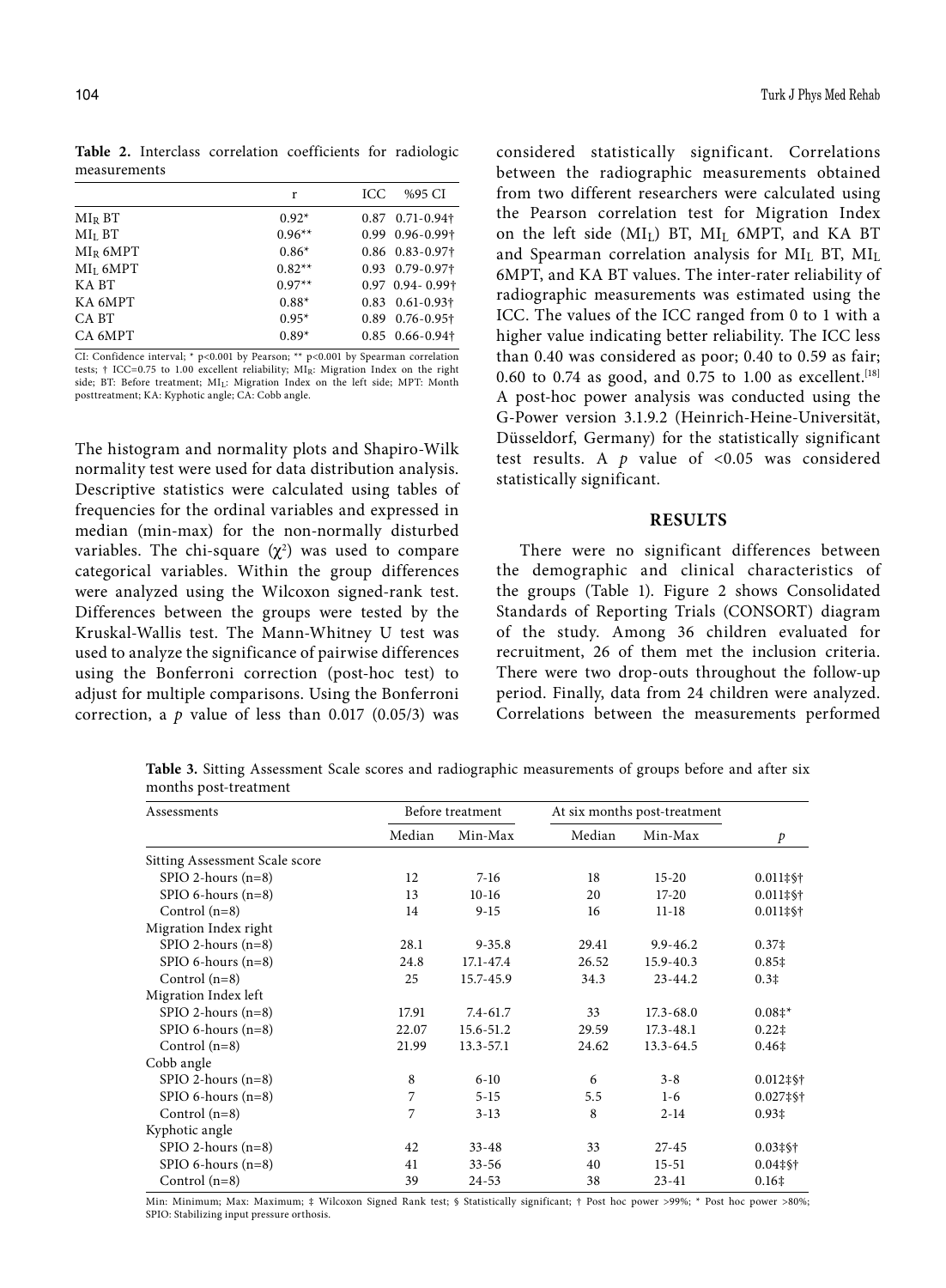

Figure 3. Changes in the groups after the treatment. MI: Migration Index; CA: Cobb angle; KA: Kyphotic angle; BT: Before treatment; MPT: Month posttreatment.

**Table 4.** Comparison of changes in Sitting Assessment Scale scores and measurements between baseline and six months post-treatment in each group

|                                        |        | SPIO 2-hours    |        | SPIO 6-hours    | Control  |                 |                      |  |
|----------------------------------------|--------|-----------------|--------|-----------------|----------|-----------------|----------------------|--|
|                                        | Median | Min-Max         | Median | Min-Max         | Median   | Min-Max         |                      |  |
| <b>Sitting Assessment Scale scores</b> | 6      | $3 - 8$         | 5.5    | $4-10$          | 2        | $1 - 4*$        | $0.001\pm$ §†        |  |
| Migration Index right                  | 2.34   | $-6.1 - 33.23$  | $-1.4$ | $-7.08 - 7.14$  | 7.13     | $-14.13 - 34.7$ | $0.42$ ‡†            |  |
| Migration Index left                   | 9.01   | $-5.66 - 38.02$ | 5.11   | $-8.42 - 13.19$ | $-0.26$  | $-4.79 - 11.31$ | $0.42$ ‡†            |  |
| Cobb angle                             | $-3$   | $-8 - -1$       | $-4.5$ | $-18-0$         | $\theta$ | $-21-5$         | $0.07$ ‡†            |  |
| Kyphotic angle                         | $-2$   | $-6-0$          | $-2$   | $-9-0$          |          | $-1-3**$        | $0.018 \text{+}$ \$† |  |

Min: Minimum; Max: Maximum; ‡ Kruskall Wallis test; \* p=0.63 (SPIO 2-hours-SPIO 6-hours); p=0.001 (SPIO 6-hours- Control); p=0.001 (SPIO 2-hours- Control) by Mann-Whitney U test; § Statistically significant; \*\* p=0.63 (SPIO 2-hours-SPIO 6-hours); p=0.01 (SPIO 6-hours- Control); p=0.013 (SPIO - Control) by Mann-Whitney U test; † post hoc power >99%.

by two independent investigators were found to be significantly high. (Table 2).

# **Intra-group analysis**

There were statistically significant differences in the SAS for all groups at 6MPT, compared to baseline (Table 3). None of the groups showed change in the MI of the right or left hip. While the CA and KA decreased significantly in the SPIO groups, neither KA nor CA was significantly different at 6MPT, compared to baseline, in the control group (Table 3, Figure 3).

#### **Inter-group analysis**

After treatment, all groups showed an increase in the SAS scores; however, the increase in the SAS was significantly less in the control group than the others (Table 4, Figure 3). Regarding the radiological measurements, decrease in the KA in the control group after treatment was significantly lower than the decrease in the KA in the SPIO groups. The changes in the CA and MI after treatment did not significantly differ among groups (Table 4). When the SPIO 2-hour and SPIO 6-hour groups were compared, there were no significant differences in any of the variables assessed. Figure 3 represents the changes in the measurements in the SPIO and control groups after the treatment.

# **DISCUSSION**

To investigate the effect of the SPIO vest on trunk posture and hip of children with CP who had impaired trunk control, posture and balance during sitting, trunk asymmetry and hip lateralization were evaluated. In the SPIO groups, CA and KA decreased, compared to baseline, while it remain unchanged in the control group. Changes in the CA and MI were similar among the groups, while change in the KA in the control group was lower than the SPIO groups.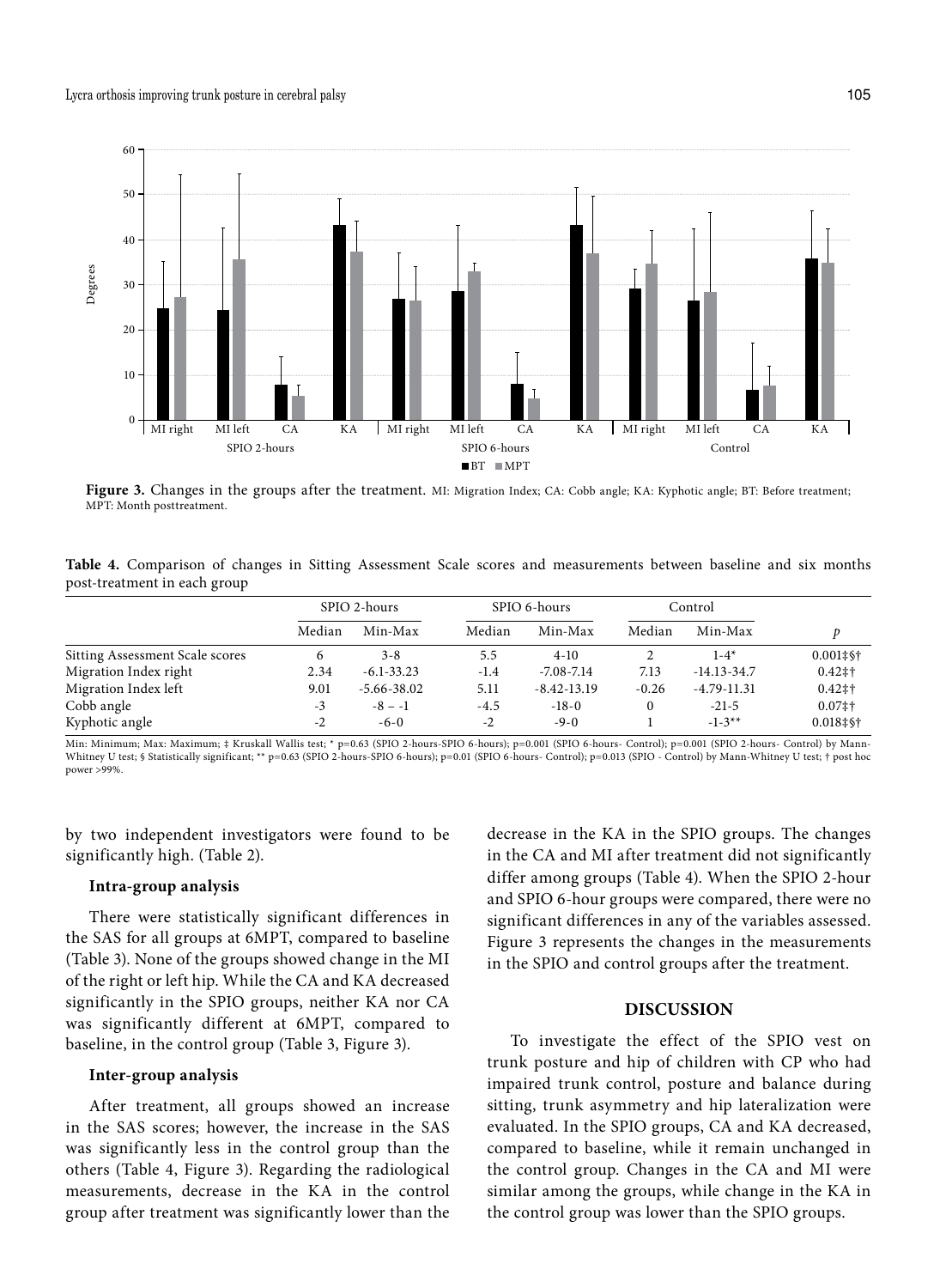In a neurological scoliosis case, a kind of dynamic lycra-based orthosis applying derotational forces was found to decrease the CA from 33° to 15°. The CA was held at 20° for 30 months with 23 hours of wear every day. The possible mechanisms of this effect were explained by the authors with the several advantages of the lycra-based orthoses. First, it improves spinal alignment with increased body awareness. Second, the muscle strength does not reduce in contrast to the rigid orthosis use. Third, it is more cosmetic than rigid braces. As a result, patient compliance is high and makes it easier for the patients to wear the orthosis for longer periods of time.<sup>[12]</sup> Although the SPIO vest used in this study did not have the property of applying derotational forces, the CA and KA in the SPIO groups decreased after the treatment. Similar to results of the present study, in a randomized-controlled trial conducted by Azab et al.,<sup>[19]</sup> TheraSuit, a kind of orthotic garment, improved trunk posture of spastic diplegic children with CP, when added to the treatment program. Trunk posture was evaluated via threedimensional posture analysis system which is capable of measuring trunk imbalance, pelvic tilt, surface rotation, and lateral deviation. Similar to our results, wearing the TheraSuit resulted in a better upright sitting position and less lateral deviation of trunk.

The MI did not show any change at 6MPT, compared to baseline. Consistent with the results of this study, Park et al.<sup>[20]</sup> found out that the KA and CA significantly decreased in study group who received electrical stimulation on back muscles to improve trunk control; however, there was no change in the lumbosacral angle after the treatment.

In an another study, contrary to our findings, Knox[13] reported that full body lycra suit permitted adduction of hips by allowing legs to be more symmetrical while sitting. However, this was a subjective observational result. When it is considered that there is a strong relationship between the sagittal spinal and pelvic parameters, better hip posture can be obtained with an improved spinal alignment.<sup>[21]</sup> Pelvic obliquity plays a crucial role in the pathogenesis of scoliosis in CP. Pelvic obliquity of the upper origin may be the result of asymmetric contraction of the trunk muscles on different sides, while pelvic obliquity of the lower origin is a result of deteriorated hip posture which, in turn, causes progression of existing scoliosis.<sup>[22]</sup> The reason why Knox's<sup>[13]</sup> findings are contrary to our results may be that the full body suit contains parts, which may be effective on both upper and lower origin of pelvic obliquity, while the SPIO vest may be effective for only upper origin. Also,

similar to our findings, Willoughby et al.<sup>[23]</sup> concluded that complementary and alternative treatments did not prevent hip lateralization and, while seeking alternative therapies, children with CP should not miss the chance of early surgery, which is less complex and invasive.

Suit therapies to improve body alignment and functions in children with CP have become remarkably popular in recent years and are widely used in pediatric rehabilitation settings. There is a surge in the literature investigating the effects of suit therapies.[6,8-13,19,24-28] Comparison among the findings of this study and others is difficult due to the heterogeneity of subjects, type of suits used, age of the participants, and the GMFCS level of participants. Also, there is no standardized wear time for the suits. We aimed to choose one type of garment vest only (not including whole body suit, pants etc.), and we aimed to focus on investigating its effects only improving trunk posture and thus hip lateralization to prevent from confusing results.

Depending on the topography and severity of the motor impairment, trunk control and posture are impaired in children with CP to a various extent. Since trunk control is most impaired in children with diplegic and tetraplegic topographic types and at higher GMFCS levels, children with diplegic and tetraplegic CP with GMFCS levels of III-IV were included in the present study to eliminate the confounding results emerging from heterogeneous types and GMFCS levels.[3] To establish the effectiveness of suit therapies, researches should narrow the focus of investigation and choose which type of garment to use and specify CP type and GMFCS level.

The main limitations of the study are as follows: First, small sample size of the study does not allow us to draw a final conclusion about the effects of suit. Second, outcome measures used to assesses body structure and function only. Effects of suit on activity and participation were unable to be evaluated. Blinded, randomized-controlled design and evaluation of the inter-rater reliability of the radiographic measurements can be viewed as the strengths of this study. In addition, to the best of our knowledge, the present study is the first to evaluate the effects of a lycra-based compression garment orthosis on trunk posture and hip lateralization in children with CP.

In conclusion, the stabilizing input pressure orthosis vest improves kyphotic posture, but not scoliosis and hip lateralization, when used in combination with conventional exercises. Therefore, it can be used to improve sitting posture combined with conventional therapy. Since wearing this orthosis for two and six